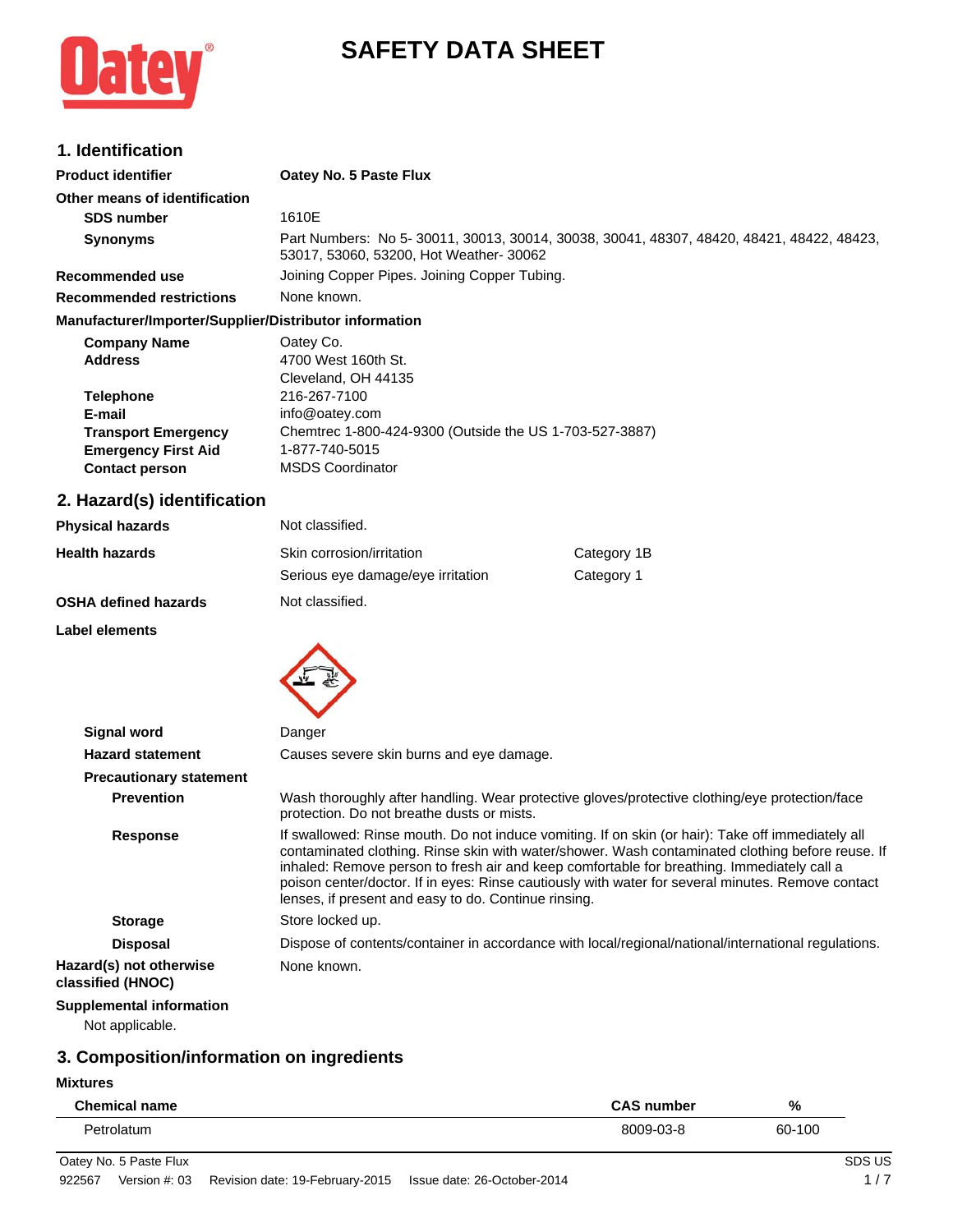| Zinc chloride     | 7646-85-7  | 10-30   |
|-------------------|------------|---------|
| Water             | 7732-18-5  | $3 - 7$ |
| Ammonium chloride | 12125-02-9 | 1-5     |

#### **4. First-aid measures**

| <b>Inhalation</b>                                                            | If breathing is difficult, remove to fresh air and keep at rest in a position comfortable for breathing.<br>Call a physician if symptoms develop or persist.                                                                                                                                                          |
|------------------------------------------------------------------------------|-----------------------------------------------------------------------------------------------------------------------------------------------------------------------------------------------------------------------------------------------------------------------------------------------------------------------|
| <b>Skin contact</b>                                                          | Take off immediately all contaminated clothing. Rinse skin with water/shower. Call a physician or<br>poison control center immediately. Chemical burns must be treated by a physician. Wash<br>contaminated clothing before reuse.                                                                                    |
| Eye contact                                                                  | Immediately flush eyes with plenty of water for at least 15 minutes. Continue rinsing. Call a<br>physician or poison control center immediately. Remove contact lenses, if present and easy to do.                                                                                                                    |
| Ingestion                                                                    | Call a physician or poison control center immediately. Rinse mouth. Do not induce vomiting. If<br>vomiting occurs, keep head low so that stomach content doesn't get into the lungs.                                                                                                                                  |
| <b>Most important</b><br>symptoms/effects, acute and<br>delayed              | Burning pain and severe corrosive skin damage. Causes serious eye damage. Symptoms may<br>include stinging, tearing, redness, swelling, and blurred vision. Permanent eye damage including<br>blindness could result.                                                                                                 |
| Indication of immediate<br>medical attention and special<br>treatment needed | Provide general supportive measures and treat symptomatically. Chemical burns: Flush with water<br>immediately. While flushing, remove clothes which do not adhere to affected area. Call an<br>ambulance. Continue flushing during transport to hospital. Keep victim under observation.<br>Symptoms may be delayed. |
| <b>General information</b>                                                   | Ensure that medical personnel are aware of the material(s) involved, and take precautions to<br>protect themselves.                                                                                                                                                                                                   |
| 5. Fire-fighting measures                                                    |                                                                                                                                                                                                                                                                                                                       |
| Suitable extinguishing media                                                 | Water spray. Water fog. Foam. Dry chemical powder. Carbon dioxide (CO2).                                                                                                                                                                                                                                              |
| Unsuitable extinguishing<br>media                                            | Do not use water jet as an extinguisher, as this will spread the fire.                                                                                                                                                                                                                                                |
| Specific hazards arising from<br>the chemical                                | During fire, gases hazardous to health may be formed.                                                                                                                                                                                                                                                                 |
| Special protective equipment<br>and precautions for firefighters             | Self-contained breathing apparatus and full protective clothing must be worn in case of fire.                                                                                                                                                                                                                         |
| <b>Fire fighting</b><br>equipment/instructions                               | Use water spray to cool unopened containers.                                                                                                                                                                                                                                                                          |
| <b>Specific methods</b>                                                      | Use standard firefighting procedures and consider the hazards of other involved materials.                                                                                                                                                                                                                            |

General fire hazards **No unusual fire or explosion hazards noted.** 

## **6. Accidental release measures**

| Personal precautions,<br>protective equipment and<br>emergency procedures | Keep unnecessary personnel away. Keep people away from and upwind of spill/leak. Keep out of<br>low areas. Wear appropriate protective equipment and clothing during clean-up. Do not touch<br>damaged containers or spilled material unless wearing appropriate protective clothing. Ensure<br>adequate ventilation. Local authorities should be advised if significant spillages cannot be<br>contained. For personal protection, see section 8 of the SDS. |
|---------------------------------------------------------------------------|---------------------------------------------------------------------------------------------------------------------------------------------------------------------------------------------------------------------------------------------------------------------------------------------------------------------------------------------------------------------------------------------------------------------------------------------------------------|
| Methods and materials for<br>containment and cleaning up                  | Stop the flow of material, if this is without risk. Use water spray to reduce vapors or divert vapor<br>cloud drift. Dike far ahead of spill for later disposal. Prevent entry into waterways, sewer,<br>basements or confined areas. Following product recovery, flush area with water. For waste<br>disposal, see section 13 of the SDS.                                                                                                                    |
| <b>Environmental precautions</b>                                          | Avoid discharge into drains, water courses or onto the ground.                                                                                                                                                                                                                                                                                                                                                                                                |
| 7. Handling and storage                                                   |                                                                                                                                                                                                                                                                                                                                                                                                                                                               |
| <b>Precautions for safe handling</b>                                      | Do not get this material in contact with eyes. Do not get this material in contact with skin. Avoid<br>prolonged exposure. Do not get this material on clothing. Provide adequate ventilation. Wear<br>appropriate personal protective equipment. Observe good industrial hygiene practices.                                                                                                                                                                  |
| Conditione for eafo etorago                                               | Store locked up. Store in original tightly closed container. Store away from incompatible materials                                                                                                                                                                                                                                                                                                                                                           |

**Conditions for safe storage, including any incompatibilities**

Store locked up. Store in original tightly closed container. Store away from incompatible materials (see Section 10 of the SDS).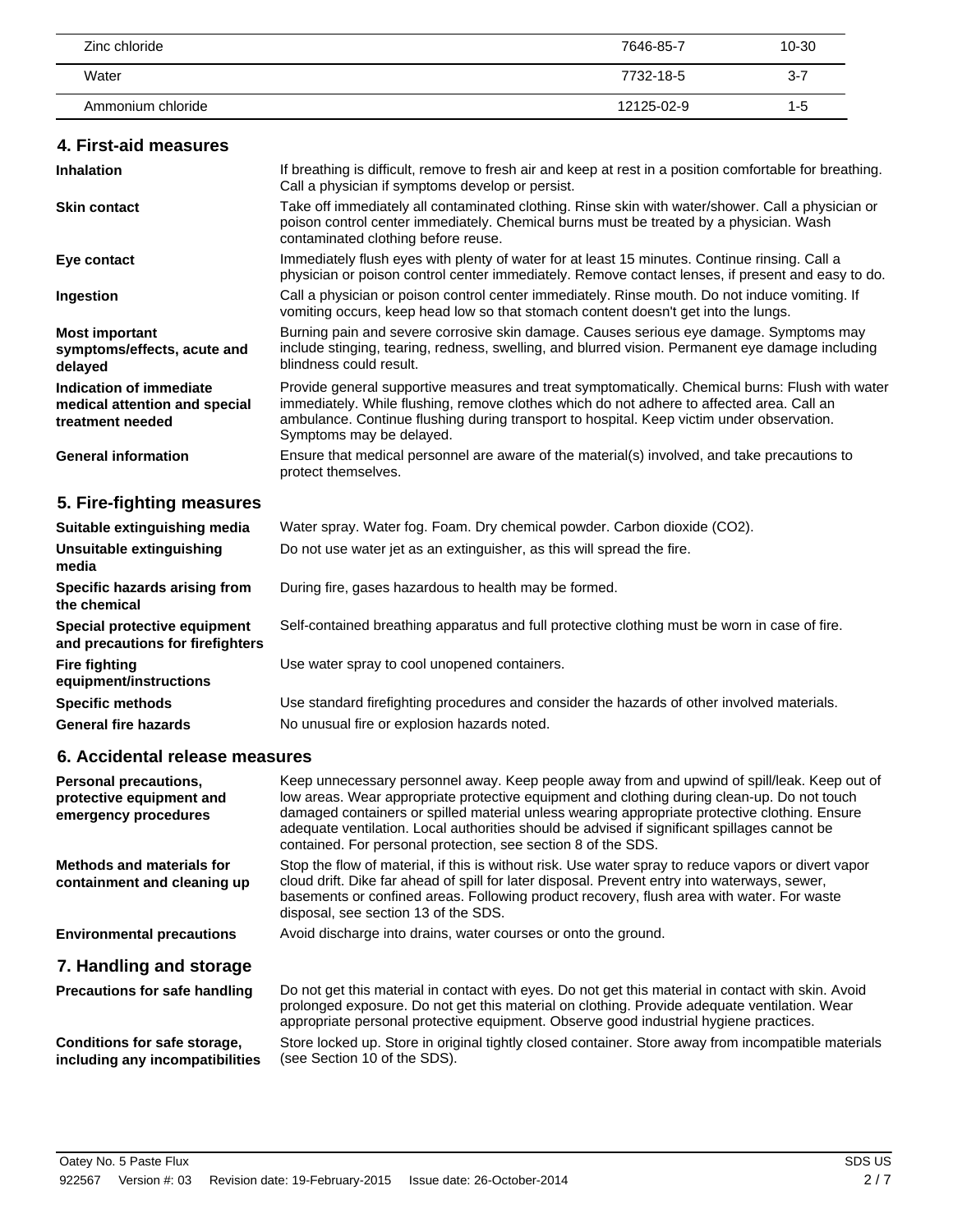## **8. Exposure controls/personal protection**

## **Occupational exposure limits**

#### **US. OSHA Table Z-1 Limits for Air Contaminants (29 CFR 1910.1000)**

| Petrolatum (CAS<br>8009-03-8)<br>Zinc chloride (CAS<br>7646-85-7)<br><b>US. ACGIH Threshold Limit Values</b><br><b>Components</b><br>Ammonium chloride (CAS | PEL<br><b>PEL</b><br><b>Type</b><br><b>STEL</b>                                                                                                                                                                                                                                                                                                                                                                                                                                                  | $5$ mg/m $3$<br>1 $mg/m3$<br>Value | Mist.<br>Fume.<br><b>Form</b> |
|-------------------------------------------------------------------------------------------------------------------------------------------------------------|--------------------------------------------------------------------------------------------------------------------------------------------------------------------------------------------------------------------------------------------------------------------------------------------------------------------------------------------------------------------------------------------------------------------------------------------------------------------------------------------------|------------------------------------|-------------------------------|
|                                                                                                                                                             |                                                                                                                                                                                                                                                                                                                                                                                                                                                                                                  |                                    |                               |
|                                                                                                                                                             |                                                                                                                                                                                                                                                                                                                                                                                                                                                                                                  |                                    |                               |
|                                                                                                                                                             |                                                                                                                                                                                                                                                                                                                                                                                                                                                                                                  |                                    |                               |
|                                                                                                                                                             |                                                                                                                                                                                                                                                                                                                                                                                                                                                                                                  |                                    |                               |
| 12125-02-9)                                                                                                                                                 |                                                                                                                                                                                                                                                                                                                                                                                                                                                                                                  | 20 mg/m3                           | Fume.                         |
|                                                                                                                                                             | <b>TWA</b>                                                                                                                                                                                                                                                                                                                                                                                                                                                                                       | $10 \text{ mg/m}$                  | Fume.                         |
| Petrolatum (CAS<br>8009-03-8)                                                                                                                               | <b>TWA</b>                                                                                                                                                                                                                                                                                                                                                                                                                                                                                       | $5$ mg/m $3$                       | Inhalable fraction.           |
| Zinc chloride (CAS<br>7646-85-7)                                                                                                                            | <b>STEL</b>                                                                                                                                                                                                                                                                                                                                                                                                                                                                                      | $2$ mg/m $3$                       | Fume.                         |
|                                                                                                                                                             | <b>TWA</b>                                                                                                                                                                                                                                                                                                                                                                                                                                                                                       | 1 $mg/m3$                          | Fume.                         |
| US. NIOSH: Pocket Guide to Chemical Hazards                                                                                                                 |                                                                                                                                                                                                                                                                                                                                                                                                                                                                                                  |                                    |                               |
| <b>Components</b>                                                                                                                                           | <b>Type</b>                                                                                                                                                                                                                                                                                                                                                                                                                                                                                      | <b>Value</b>                       | Form                          |
| Ammonium chloride (CAS<br>12125-02-9)                                                                                                                       | <b>STEL</b>                                                                                                                                                                                                                                                                                                                                                                                                                                                                                      | 20 mg/m3                           | Fume.                         |
|                                                                                                                                                             | <b>TWA</b>                                                                                                                                                                                                                                                                                                                                                                                                                                                                                       | 10 mg/m3                           | Fume.                         |
| Petrolatum (CAS<br>8009-03-8)                                                                                                                               | <b>STEL</b>                                                                                                                                                                                                                                                                                                                                                                                                                                                                                      | 10 mg/m3                           | Mist.                         |
|                                                                                                                                                             | <b>TWA</b>                                                                                                                                                                                                                                                                                                                                                                                                                                                                                       | $5$ mg/m $3$                       | Mist.                         |
| Zinc chloride (CAS<br>7646-85-7)                                                                                                                            | <b>STEL</b>                                                                                                                                                                                                                                                                                                                                                                                                                                                                                      | $2$ mg/m $3$                       | Fume.                         |
|                                                                                                                                                             | <b>TWA</b>                                                                                                                                                                                                                                                                                                                                                                                                                                                                                       | 1 $mg/m3$                          | Fume.                         |
| <b>Biological limit values</b>                                                                                                                              | No biological exposure limits noted for the ingredient(s).                                                                                                                                                                                                                                                                                                                                                                                                                                       |                                    |                               |
| <b>Exposure guidelines</b>                                                                                                                                  | Occupational Exposure Limits are not relevant to the current physical form of the product.                                                                                                                                                                                                                                                                                                                                                                                                       |                                    |                               |
| Appropriate engineering<br>controls                                                                                                                         | Good general ventilation (typically 10 air changes per hour) should be used. Ventilation rates<br>should be matched to conditions. If applicable, use process enclosures, local exhaust ventilation,<br>or other engineering controls to maintain airborne levels below recommended exposure limits. If<br>exposure limits have not been established, maintain airborne levels to an acceptable level. Eye<br>wash facilities and emergency shower must be available when handling this product. |                                    |                               |
|                                                                                                                                                             | Individual protection measures, such as personal protective equipment                                                                                                                                                                                                                                                                                                                                                                                                                            |                                    |                               |
| <b>Eye/face protection</b>                                                                                                                                  | Wear safety glasses with side shields (or goggles) and a face shield.                                                                                                                                                                                                                                                                                                                                                                                                                            |                                    |                               |
| <b>Skin protection</b>                                                                                                                                      |                                                                                                                                                                                                                                                                                                                                                                                                                                                                                                  |                                    |                               |
| <b>Hand protection</b>                                                                                                                                      | Wear appropriate chemical resistant gloves.                                                                                                                                                                                                                                                                                                                                                                                                                                                      |                                    |                               |
| Other                                                                                                                                                       | Wear appropriate chemical resistant clothing.                                                                                                                                                                                                                                                                                                                                                                                                                                                    |                                    |                               |
| <b>Respiratory protection</b>                                                                                                                               | In case of insufficient ventilation, wear suitable respiratory equipment.                                                                                                                                                                                                                                                                                                                                                                                                                        |                                    |                               |
| <b>Thermal hazards</b>                                                                                                                                      | Wear appropriate thermal protective clothing, when necessary.                                                                                                                                                                                                                                                                                                                                                                                                                                    |                                    |                               |
| <b>General hygiene</b><br>considerations                                                                                                                    | Always observe good personal hygiene measures, such as washing after handling the material<br>and before eating, drinking, and/or smoking. Routinely wash work clothing and protective<br>equipment to remove contaminants.                                                                                                                                                                                                                                                                      |                                    |                               |

## **9. Physical and chemical properties**

| Appearance            |                |  |
|-----------------------|----------------|--|
| <b>Physical state</b> | Solid.         |  |
| Form                  | Solid. Paste.  |  |
| Color                 | Not available. |  |
| Odor                  | Not available. |  |
| <b>Odor threshold</b> | Not available. |  |
| рH                    | Not available. |  |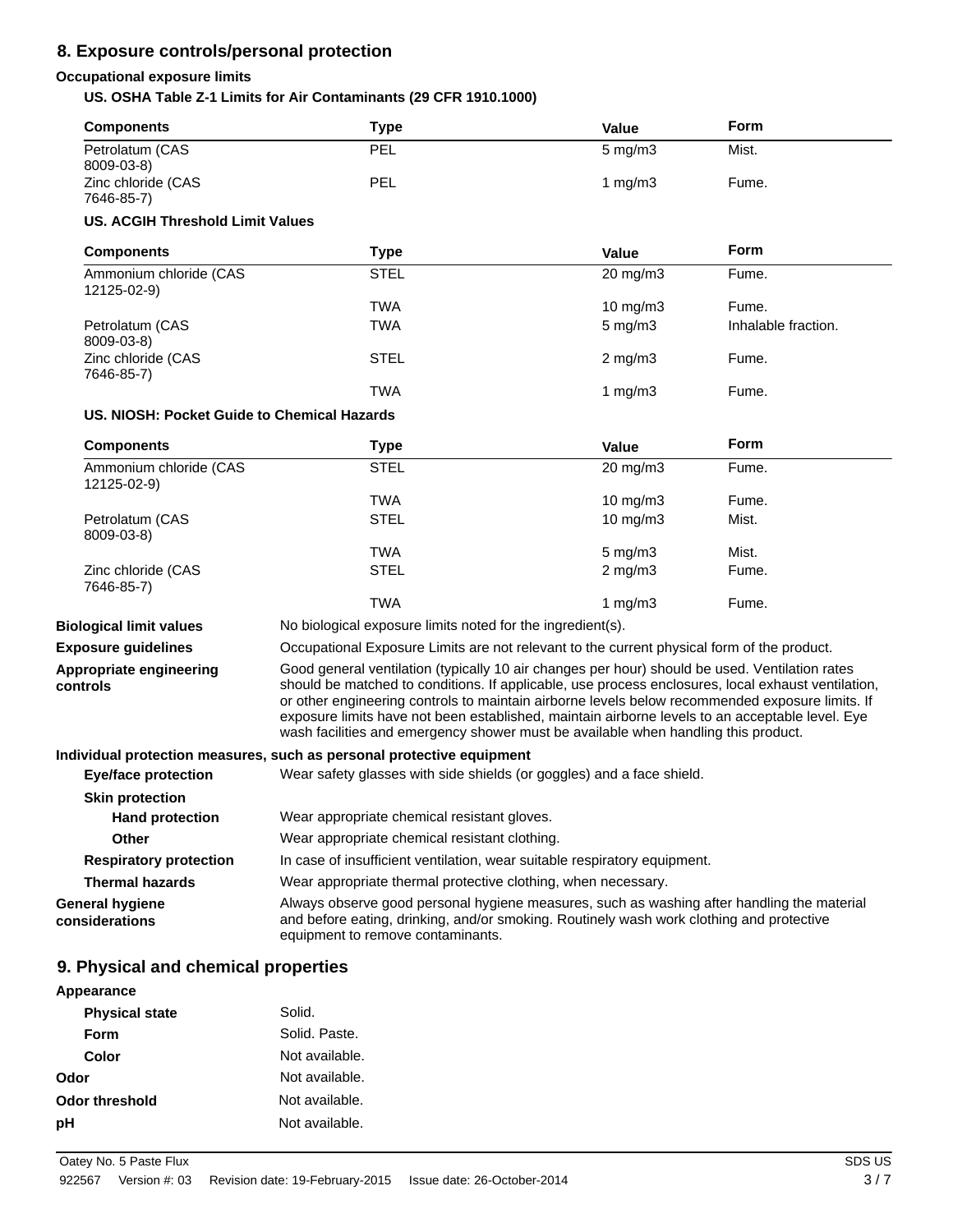| Melting point/freezing point                      | Not available.                                                                                |
|---------------------------------------------------|-----------------------------------------------------------------------------------------------|
| Initial boiling point and boiling<br>range        | 638 °F (336.67 °C)                                                                            |
| <b>Flash point</b>                                | 540.0 °F (282.2 °C)                                                                           |
| <b>Evaporation rate</b>                           | Not available.                                                                                |
| Flammability (solid, gas)                         | Not available.                                                                                |
| Upper/lower flammability or explosive limits      |                                                                                               |
| <b>Flammability limit - lower</b><br>(%)          | Not available.                                                                                |
| <b>Flammability limit - upper</b><br>(%)          | Not available.                                                                                |
| Explosive limit - lower (%)                       | Not available.                                                                                |
| Explosive limit - upper (%)                       | Not available.                                                                                |
| Vapor pressure                                    | Not available.                                                                                |
| <b>Vapor density</b>                              | >1                                                                                            |
| <b>Relative density</b>                           | 1.1                                                                                           |
| Solubility(ies)                                   |                                                                                               |
| <b>Solubility (water)</b>                         | Insoluble                                                                                     |
| <b>Partition coefficient</b><br>(n-octanol/water) | Not available.                                                                                |
| <b>Auto-ignition temperature</b>                  | Not available.                                                                                |
| <b>Decomposition temperature</b>                  | Not available.                                                                                |
| <b>Viscosity</b>                                  | 20000 - 40000 cP                                                                              |
| <b>Other information</b>                          |                                                                                               |
| VOC (Weight %)                                    | 29 g/l 3% by weight                                                                           |
| 10. Stability and reactivity                      |                                                                                               |
| <b>Reactivity</b>                                 | The product is stable and non-reactive under normal conditions of use, storage and transport. |
| <b>Chemical stability</b>                         | Material is stable under normal conditions.                                                   |
| <b>Possibility of hazardous</b><br>reactions      | No dangerous reaction known under conditions of normal use.                                   |
| <b>Conditions to avoid</b>                        | Contact with incompatible materials.                                                          |
| Incompatible materials                            | Strong oxidizing agents.                                                                      |
| <b>Hazardous decomposition</b><br>products        | No hazardous decomposition products are known.                                                |
| 11. Toxicological information                     |                                                                                               |

#### **Information on likely routes of exposure**

| <b>INTERNATION UNITED I</b>                                                        |                                                                                                                                                                                                                       |
|------------------------------------------------------------------------------------|-----------------------------------------------------------------------------------------------------------------------------------------------------------------------------------------------------------------------|
| <b>Inhalation</b>                                                                  | Prolonged inhalation may be harmful. May cause irritation to the respiratory system.                                                                                                                                  |
| <b>Skin contact</b>                                                                | Causes severe skin burns.                                                                                                                                                                                             |
| Eye contact                                                                        | Causes serious eye damage.                                                                                                                                                                                            |
| Ingestion                                                                          | Causes digestive tract burns.                                                                                                                                                                                         |
| Symptoms related to the<br>physical, chemical and<br>toxicological characteristics | Burning pain and severe corrosive skin damage. Causes serious eye damage. Symptoms may<br>include stinging, tearing, redness, swelling, and blurred vision. Permanent eye damage including<br>blindness could result. |
| Information on toxicological effects                                               |                                                                                                                                                                                                                       |
| <b>Acute toxicity</b>                                                              | Not available.                                                                                                                                                                                                        |
| <b>Skin corrosion/irritation</b>                                                   | Causes severe skin burns and eye damage.                                                                                                                                                                              |
| Serious eye damage/eye<br>irritation                                               | Causes serious eye damage.                                                                                                                                                                                            |
| Respiratory or skin sensitization                                                  |                                                                                                                                                                                                                       |

| <b>Respiratory sensitization</b> | Not available.                                            |
|----------------------------------|-----------------------------------------------------------|
| <b>Skin sensitization</b>        | This product is not expected to cause skin sensitization. |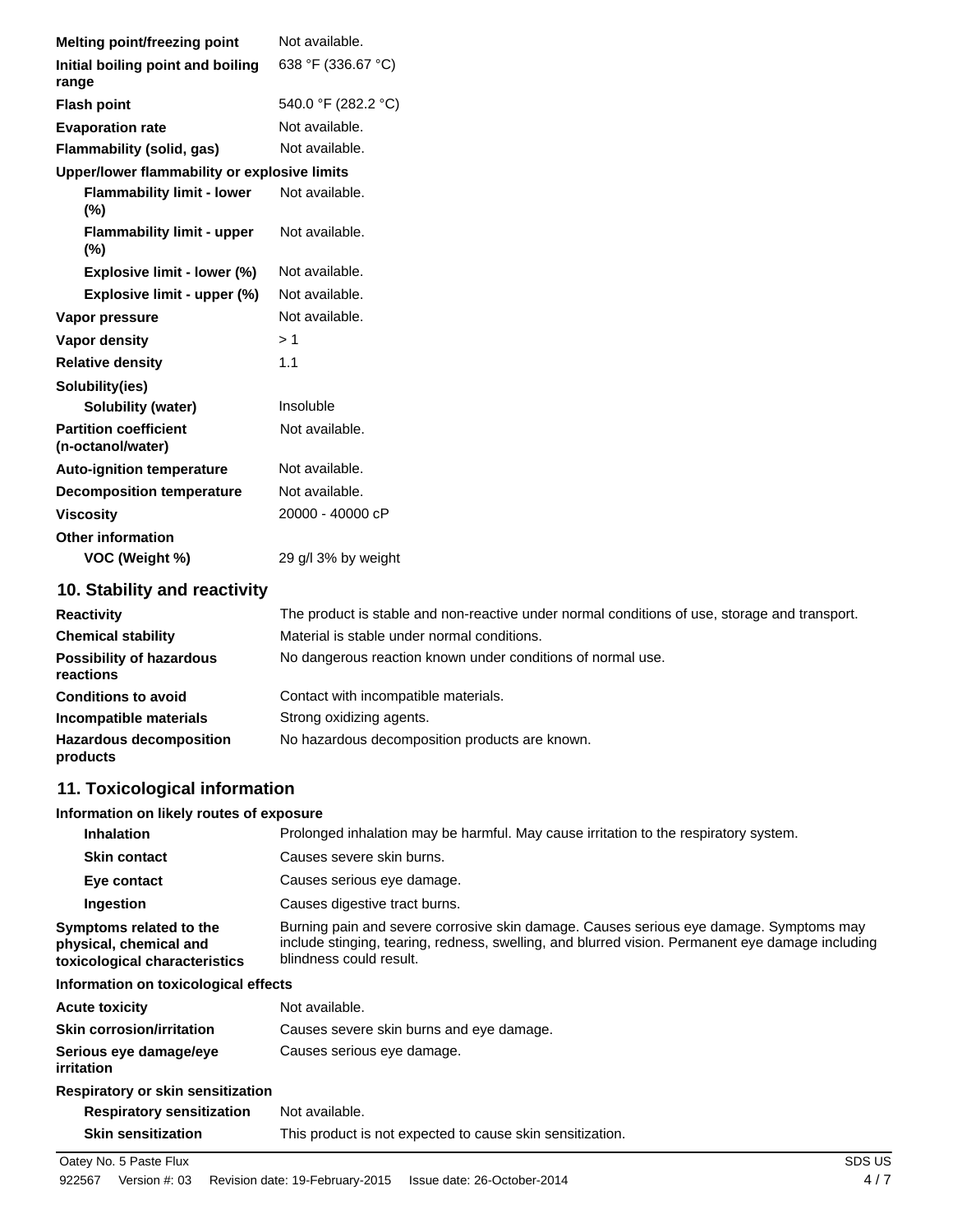| <b>Germ cell mutagenicity</b>                         | No data available to indicate product or any components present at greater than 0.1% are<br>mutagenic or genotoxic.                                                                                   |  |  |  |
|-------------------------------------------------------|-------------------------------------------------------------------------------------------------------------------------------------------------------------------------------------------------------|--|--|--|
| Carcinogenicity                                       | None known.                                                                                                                                                                                           |  |  |  |
|                                                       | <b>IARC Monographs. Overall Evaluation of Carcinogenicity</b>                                                                                                                                         |  |  |  |
| Petrolatum (CAS 8009-03-8)                            | 3 Not classifiable as to carcinogenicity to humans.<br>OSHA Specifically Regulated Substances (29 CFR 1910.1001-1050)                                                                                 |  |  |  |
| Not listed.                                           |                                                                                                                                                                                                       |  |  |  |
| <b>Reproductive toxicity</b>                          | This product is not expected to cause reproductive or developmental effects.                                                                                                                          |  |  |  |
| Specific target organ toxicity -<br>single exposure   | Not classified.                                                                                                                                                                                       |  |  |  |
| Specific target organ toxicity -<br>repeated exposure | Not classified.                                                                                                                                                                                       |  |  |  |
| <b>Aspiration hazard</b>                              | Not available.                                                                                                                                                                                        |  |  |  |
| <b>Chronic effects</b>                                | Prolonged inhalation may be harmful.                                                                                                                                                                  |  |  |  |
| 12. Ecological information                            |                                                                                                                                                                                                       |  |  |  |
| <b>Ecotoxicity</b>                                    | The product is not classified as environmentally hazardous. However, this does not exclude the<br>possibility that large or frequent spills can have a harmful or damaging effect on the environment. |  |  |  |
| Persistence and degradability                         | No data is available on the degradability of this product.                                                                                                                                            |  |  |  |
| <b>Bioaccumulative potential</b>                      | No data available.                                                                                                                                                                                    |  |  |  |
| <b>Mobility in soil</b>                               | No data available.                                                                                                                                                                                    |  |  |  |
| Other adverse effects                                 | No other adverse environmental effects (e.g. ozone depletion, photochemical ozone creation<br>potential, endocrine disruption, global warming potential) are expected from this component.            |  |  |  |

#### **13. Disposal considerations**

| <b>Disposal instructions</b>             | Collect and reclaim or dispose in sealed containers at licensed waste disposal site. This material<br>and its container must be disposed of as hazardous waste. Do not allow this material to drain into<br>sewers/water supplies. Do not contaminate ponds, waterways or ditches with chemical or used<br>container. Dispose of contents/container in accordance with local/regional/national/international<br>regulations. |
|------------------------------------------|------------------------------------------------------------------------------------------------------------------------------------------------------------------------------------------------------------------------------------------------------------------------------------------------------------------------------------------------------------------------------------------------------------------------------|
| Local disposal regulations               | Dispose in accordance with all applicable regulations.                                                                                                                                                                                                                                                                                                                                                                       |
| Hazardous waste code                     | The waste code should be assigned in discussion between the user, the producer and the waste<br>disposal company.                                                                                                                                                                                                                                                                                                            |
| Waste from residues / unused<br>products | Dispose of in accordance with local regulations. Empty containers or liners may retain some<br>product residues. This material and its container must be disposed of in a safe manner (see:<br>Disposal instructions).                                                                                                                                                                                                       |
| <b>Contaminated packaging</b>            | Empty containers should be taken to an approved waste handling site for recycling or disposal.<br>Since emptied containers may retain product residue, follow label warnings even after container is<br>emptied.                                                                                                                                                                                                             |

#### **14. Transport information**

## **DOT**

Not regulated as dangerous goods.

## **IATA**

Not regulated as dangerous goods.

#### **IMDG**

Not regulated as dangerous goods.

#### **Transport in bulk according to** Not applicable. **Annex II of MARPOL 73/78 and the IBC Code**

## **15. Regulatory information**

**US federal regulations** This product is a "Hazardous Chemical" as defined by the OSHA Hazard Communication Standard, 29 CFR 1910.1200. All components are on the U.S. EPA TSCA Inventory List.

## **TSCA Section 12(b) Export Notification (40 CFR 707, Subpt. D)**

Not regulated.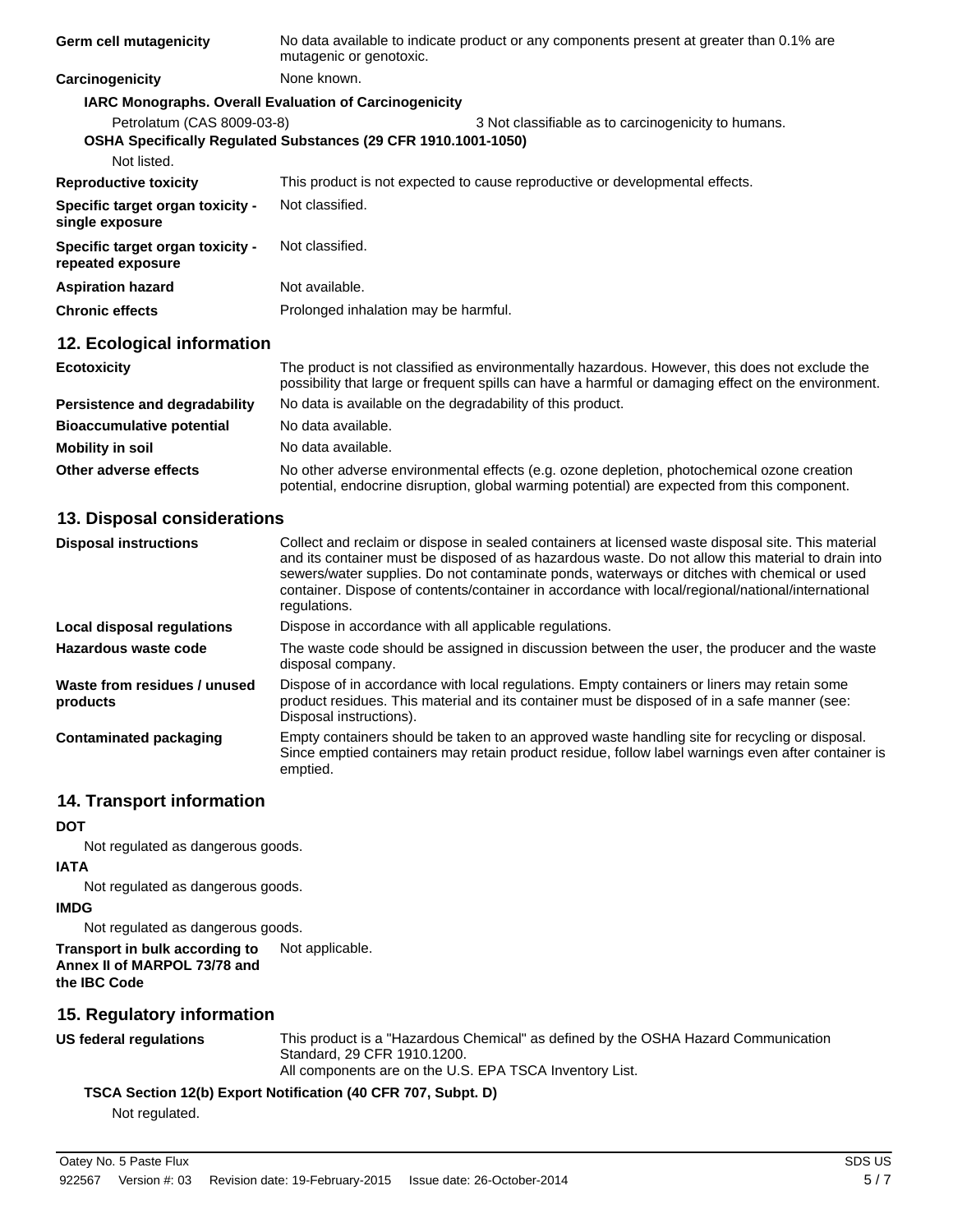| <b>OSHA Specifically Requlated Substances (29 CFR 1910.1001-1050)</b>                                                                                                      |                                                                                                                                                                                                   |                                |                      |                        |
|----------------------------------------------------------------------------------------------------------------------------------------------------------------------------|---------------------------------------------------------------------------------------------------------------------------------------------------------------------------------------------------|--------------------------------|----------------------|------------------------|
| Not listed.                                                                                                                                                                |                                                                                                                                                                                                   |                                |                      |                        |
| <b>CERCLA Hazardous Substance List (40 CFR 302.4)</b><br>Ammonium chloride (CAS 12125-02-9)<br>Zinc chloride (CAS 7646-85-7)                                               |                                                                                                                                                                                                   | <b>LISTED</b><br><b>LISTED</b> |                      |                        |
| Superfund Amendments and Reauthorization Act of 1986 (SARA)<br><b>Hazard categories</b>                                                                                    | Immediate Hazard - Yes<br>Delayed Hazard - No<br>Fire Hazard - No<br>Pressure Hazard - No<br>Reactivity Hazard - No                                                                               |                                |                      |                        |
| SARA 302 Extremely hazardous substance<br>Not listed.                                                                                                                      |                                                                                                                                                                                                   |                                |                      |                        |
| SARA 311/312 Hazardous<br>chemical                                                                                                                                         | No                                                                                                                                                                                                |                                |                      |                        |
| SARA 313 (TRI reporting)<br><b>Chemical name</b>                                                                                                                           |                                                                                                                                                                                                   | <b>CAS number</b>              | % by wt.             |                        |
| Zinc chloride<br>Ammonium chloride                                                                                                                                         |                                                                                                                                                                                                   | 7646-85-7<br>12125-02-9        | $10 - 30$<br>$1 - 5$ |                        |
| Other federal regulations                                                                                                                                                  |                                                                                                                                                                                                   |                                |                      |                        |
| Clean Air Act (CAA) Section 112 Hazardous Air Pollutants (HAPs) List<br>Not regulated.<br>Clean Air Act (CAA) Section 112(r) Accidental Release Prevention (40 CFR 68.130) |                                                                                                                                                                                                   |                                |                      |                        |
| Not regulated.                                                                                                                                                             |                                                                                                                                                                                                   |                                |                      |                        |
| <b>Safe Drinking Water Act</b><br>(SDWA)                                                                                                                                   | Not regulated.                                                                                                                                                                                    |                                |                      |                        |
| <b>US state regulations</b>                                                                                                                                                |                                                                                                                                                                                                   |                                |                      |                        |
| US. Massachusetts RTK - Substance List                                                                                                                                     |                                                                                                                                                                                                   |                                |                      |                        |
| Ammonium chloride (CAS 12125-02-9)<br>Petrolatum (CAS 8009-03-8)<br>Zinc chloride (CAS 7646-85-7)<br>US. New Jersey Worker and Community Right-to-Know Act                 |                                                                                                                                                                                                   |                                |                      |                        |
| Ammonium chloride (CAS 12125-02-9)<br>Petrolatum (CAS 8009-03-8)<br>Zinc chloride (CAS 7646-85-7)<br>US. Pennsylvania Worker and Community Right-to-Know Law               |                                                                                                                                                                                                   |                                |                      |                        |
| Ammonium chloride (CAS 12125-02-9)<br>Petrolatum (CAS 8009-03-8)<br>Zinc chloride (CAS 7646-85-7)<br>US. Rhode Island RTK                                                  |                                                                                                                                                                                                   |                                |                      |                        |
| Ammonium chloride (CAS 12125-02-9)<br>Zinc chloride (CAS 7646-85-7)                                                                                                        |                                                                                                                                                                                                   |                                |                      |                        |
| US. California Proposition 65                                                                                                                                              | California Safe Drinking Water and Toxic Enforcement Act of 1986 (Proposition 65): This material is not known to contain<br>any chemicals currently listed as carcinogens or reproductive toxins. |                                |                      |                        |
| <b>International Inventories</b>                                                                                                                                           |                                                                                                                                                                                                   |                                |                      |                        |
| Country(s) or region                                                                                                                                                       | Inventory name                                                                                                                                                                                    |                                |                      | On inventory (yes/no)* |
| Australia                                                                                                                                                                  | Australian Inventory of Chemical Substances (AICS)                                                                                                                                                |                                |                      | Yes                    |
| Canada                                                                                                                                                                     | Domestic Substances List (DSL)                                                                                                                                                                    |                                |                      | Yes                    |
| Canada                                                                                                                                                                     | Non-Domestic Substances List (NDSL)                                                                                                                                                               |                                |                      | No                     |
| China                                                                                                                                                                      | Inventory of Existing Chemical Substances in China (IECSC)                                                                                                                                        |                                |                      | Yes                    |
| Europe                                                                                                                                                                     | European Inventory of Existing Commercial Chemical<br>Substances (EINECS)                                                                                                                         |                                |                      | Yes                    |
| Europe                                                                                                                                                                     | European List of Notified Chemical Substances (ELINCS)                                                                                                                                            |                                |                      | No                     |
| Japan                                                                                                                                                                      | Inventory of Existing and New Chemical Substances (ENCS)                                                                                                                                          |                                |                      | No                     |
| Korea                                                                                                                                                                      | Existing Chemicals List (ECL)                                                                                                                                                                     |                                |                      | Yes                    |